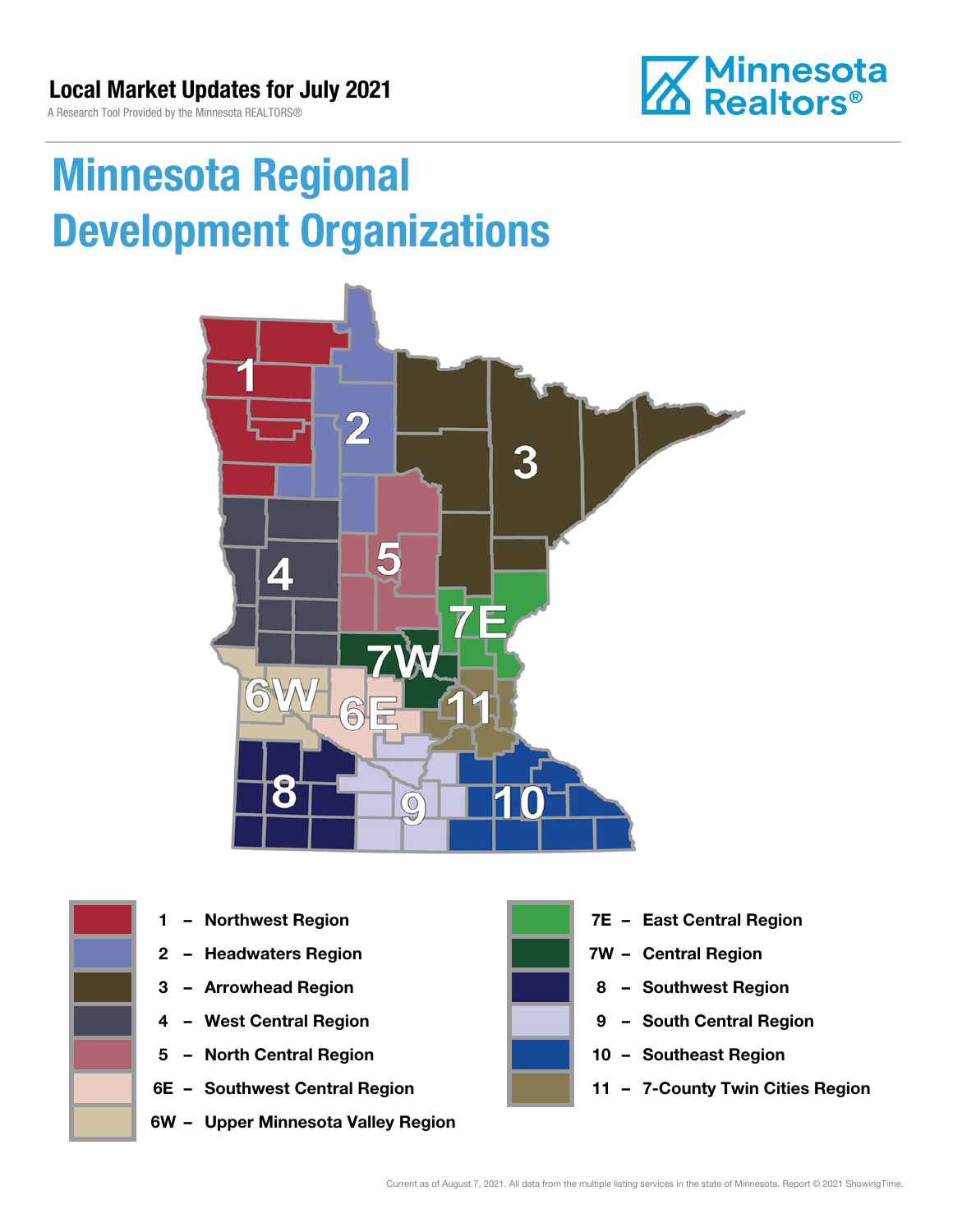A Research Tool Provided by the Minnesota REALTORS®



### 1 – Northwest Region

|                                          | July      |           |                | <b>Year to Date</b> |                    |                       |
|------------------------------------------|-----------|-----------|----------------|---------------------|--------------------|-----------------------|
| <b>Key Metrics</b>                       | 2020      | 2021      | Percent Change | <b>Thru 7-2020</b>  | <b>Thru 7-2021</b> | <b>Percent Change</b> |
| <b>New Listings</b>                      | 68        | 58        | $-14.7%$       | 379                 | 329                | $-13.2%$              |
| <b>Pending Sales</b>                     | 60        | 54        | $-10.0\%$      | 302                 | 336                | $+11.3%$              |
| <b>Closed Sales</b>                      | 60        | 72        | $+20.0\%$      | 241                 | 312                | $+29.5%$              |
| Median Sales Price*                      | \$132,000 | \$175,550 | $+33.0%$       | \$130,000           | \$157,350          | $+21.0%$              |
| Percent of Original List Price Received* | 91.5%     | 96.7%     | $+5.7%$        | 91.4%               | 95.5%              | $+4.5%$               |
| Days on Market Until Sale                | 104       | 63        | $-39.4%$       | 111                 | 73                 | $-34.2%$              |
| Months Supply of Inventory               | 4.8       | 1.7       | $-64.6%$       | --                  |                    | --                    |

\* Does not account for sale concessions and/or down payment assistance. Note: Activity for one month can sometimes look extreme due to small sample size.



#### **Historical Median Sales Price** Rolling 12-Month Calculation



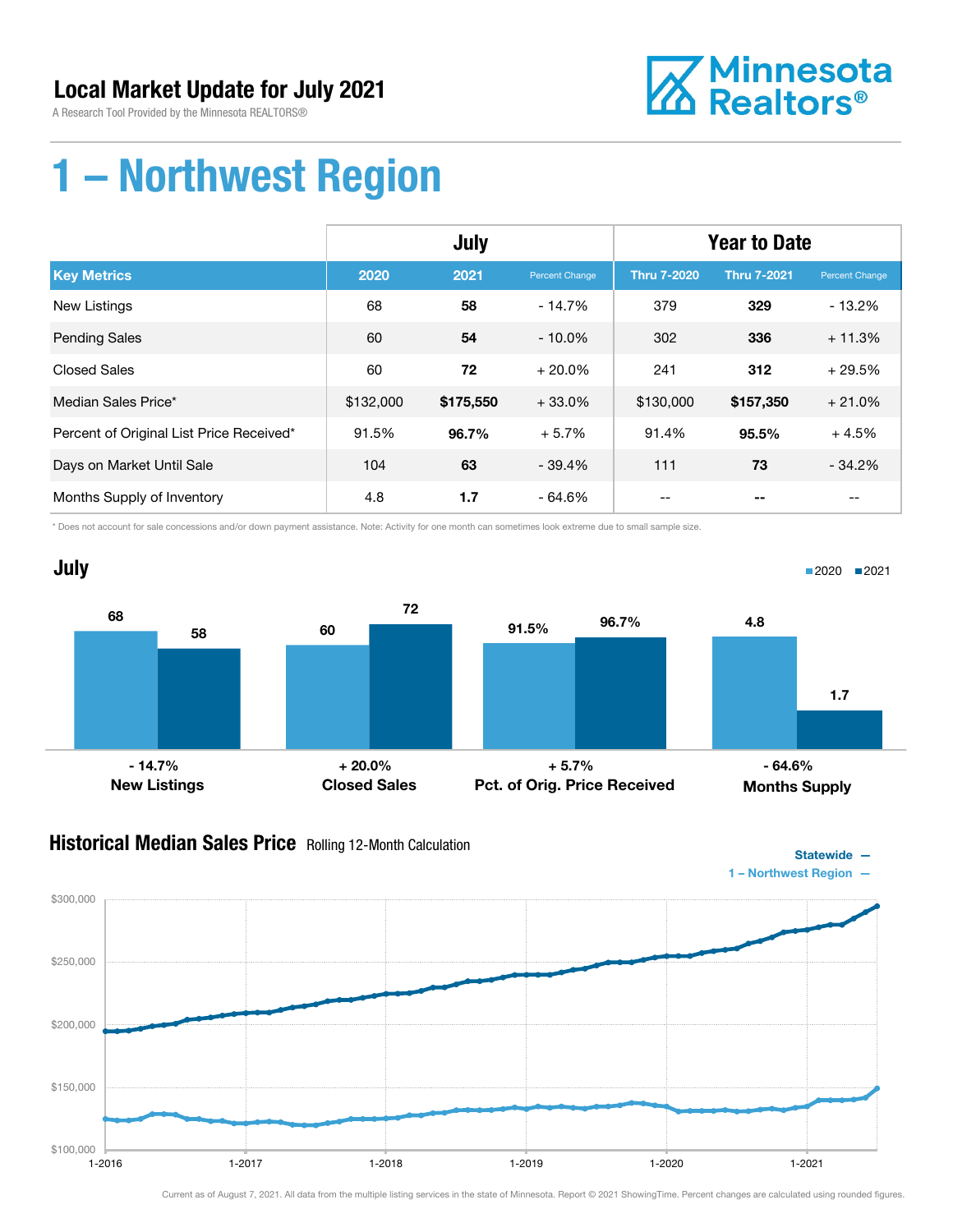A Research Tool Provided by the Minnesota REALTORS®



### 2 – Headwaters Region

|                                          | <b>July</b> |           |                | <b>Year to Date</b> |                    |                |
|------------------------------------------|-------------|-----------|----------------|---------------------|--------------------|----------------|
| <b>Key Metrics</b>                       | 2020        | 2021      | Percent Change | <b>Thru 7-2020</b>  | <b>Thru 7-2021</b> | Percent Change |
| New Listings                             | 138         | 148       | $+7.2%$        | 895                 | 877                | $-2.0%$        |
| <b>Pending Sales</b>                     | 153         | 130       | $-15.0%$       | 717                 | 736                | $+2.6%$        |
| <b>Closed Sales</b>                      | 167         | 147       | $-12.0%$       | 580                 | 640                | $+10.3%$       |
| Median Sales Price*                      | \$208,450   | \$235,200 | $+12.8%$       | \$191,000           | \$221,500          | $+16.0%$       |
| Percent of Original List Price Received* | 96.5%       | 99.6%     | $+3.2%$        | 95.4%               | 98.5%              | $+3.2%$        |
| Days on Market Until Sale                | 65          | 32        | $-50.8%$       | 73                  | 49                 | $-32.9%$       |
| Months Supply of Inventory               | 3.7         | 2.2       | $-40.5%$       | --                  |                    | --             |

\* Does not account for sale concessions and/or down payment assistance. Note: Activity for one month can sometimes look extreme due to small sample size.



### Historical Median Sales Price Rolling 12-Month Calculation



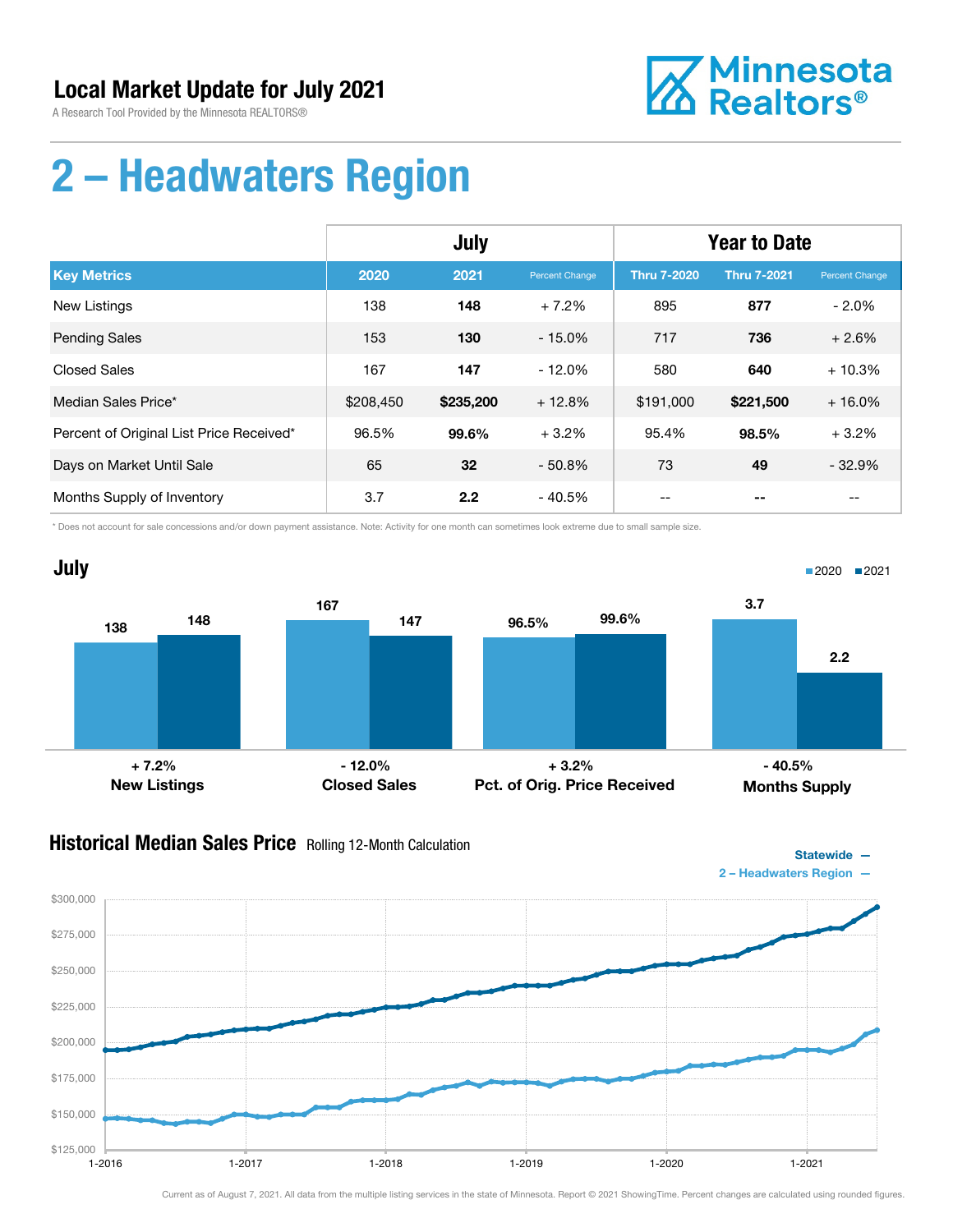A Research Tool Provided by the Minnesota REALTORS®



### 3 – Arrowhead Region

|                                          | <b>July</b> |           |                | <b>Year to Date</b> |                    |                |
|------------------------------------------|-------------|-----------|----------------|---------------------|--------------------|----------------|
| <b>Key Metrics</b>                       | 2020        | 2021      | Percent Change | <b>Thru 7-2020</b>  | <b>Thru 7-2021</b> | Percent Change |
| New Listings                             | 791         | 659       | $-16.7\%$      | 3,926               | 3,779              | $-3.7%$        |
| <b>Pending Sales</b>                     | 772         | 484       | $-37.3%$       | 3,258               | 3,132              | $-3.9%$        |
| <b>Closed Sales</b>                      | 689         | 611       | $-11.3%$       | 2,564               | 2,802              | $+9.3%$        |
| Median Sales Price*                      | \$186,500   | \$208,000 | $+11.5%$       | \$177,000           | \$203,250          | $+14.8%$       |
| Percent of Original List Price Received* | 96.1%       | 100.4%    | $+4.5%$        | 94.8%               | 98.9%              | $+4.3%$        |
| Days on Market Until Sale                | 72          | 35        | $-51.4%$       | 82                  | 55                 | $-32.9%$       |
| Months Supply of Inventory               | 4.1         | 2.6       | $-36.6%$       |                     |                    | --             |

\* Does not account for sale concessions and/or down payment assistance. Note: Activity for one month can sometimes look extreme due to small sample size.



### Historical Median Sales Price Rolling 12-Month Calculation

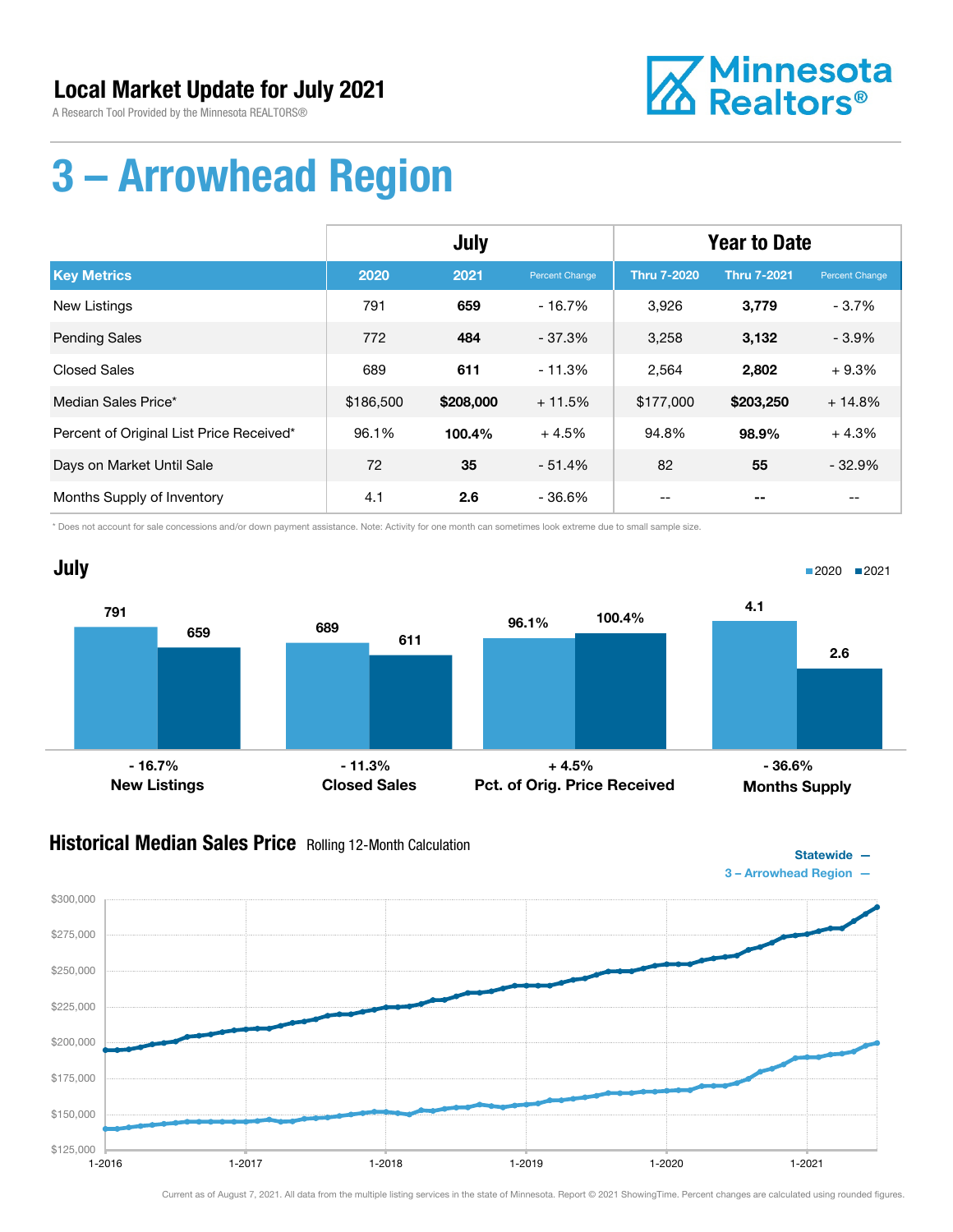A Research Tool Provided by the Minnesota REALTORS®



Statewide —

### 4 – West Central Region

|                                          | July      |           |                | <b>Year to Date</b> |                    |                |
|------------------------------------------|-----------|-----------|----------------|---------------------|--------------------|----------------|
| <b>Key Metrics</b>                       | 2020      | 2021      | Percent Change | <b>Thru 7-2020</b>  | <b>Thru 7-2021</b> | Percent Change |
| New Listings                             | 383       | 398       | $+3.9%$        | 2,279               | 1,997              | $-12.4%$       |
| <b>Pending Sales</b>                     | 397       | 281       | $-29.2%$       | 1,791               | 1,734              | $-3.2%$        |
| <b>Closed Sales</b>                      | 380       | 317       | $-16.6%$       | 1,430               | 1,507              | $+5.4%$        |
| Median Sales Price*                      | \$226,000 | \$248,250 | $+9.8%$        | \$214,900           | \$234,950          | $+9.3%$        |
| Percent of Original List Price Received* | 96.7%     | 99.8%     | $+3.2%$        | 95.6%               | 97.9%              | $+2.4%$        |
| Days on Market Until Sale                | 61        | 32        | $-47.5%$       | 71                  | 51                 | $-28.2%$       |
| Months Supply of Inventory               | 3.8       | 2.3       | - 39.5%        | --                  | --                 | $- -$          |

\* Does not account for sale concessions and/or down payment assistance. Note: Activity for one month can sometimes look extreme due to small sample size.



### Historical Median Sales Price Rolling 12-Month Calculation

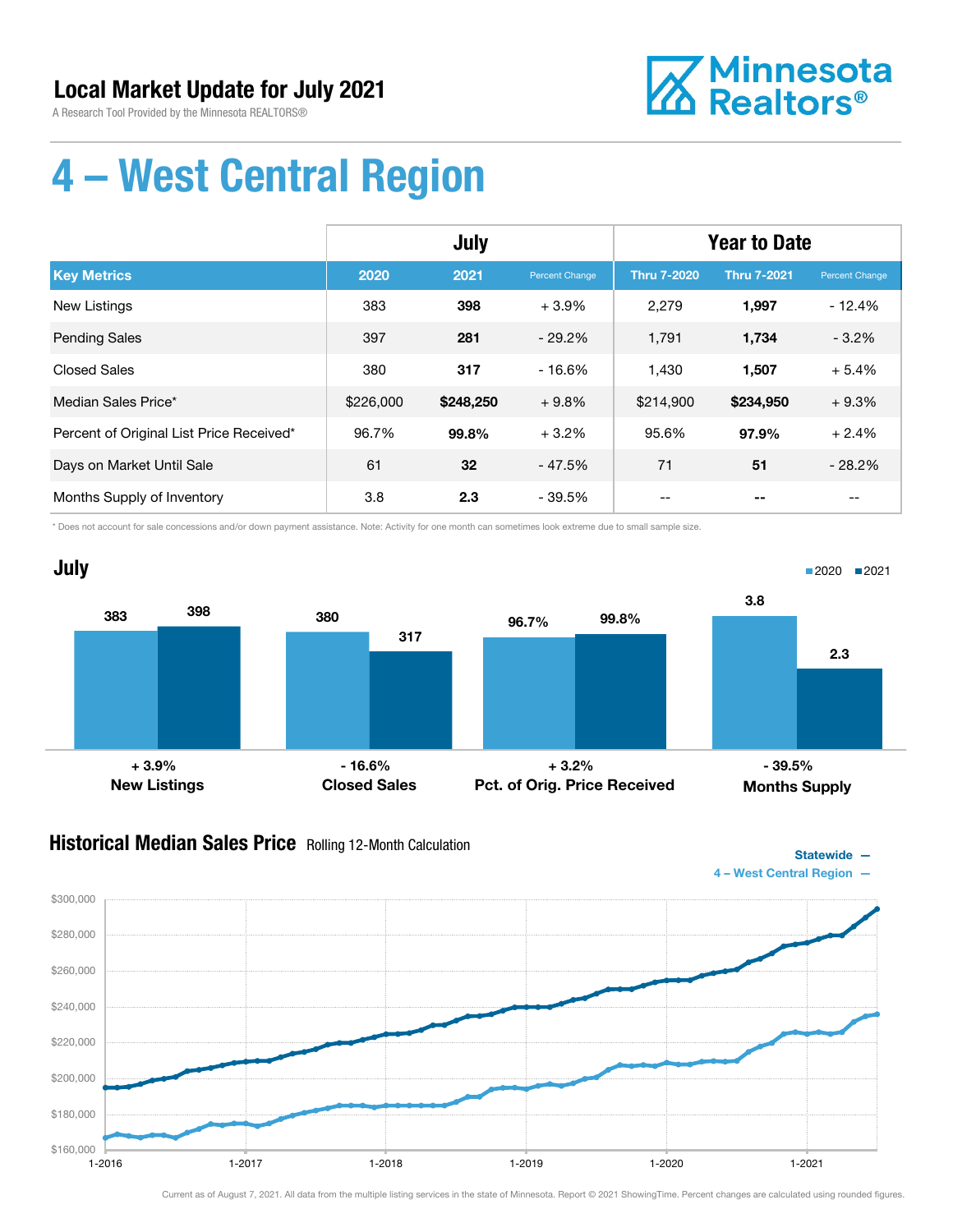A Research Tool Provided by the Minnesota REALTORS®



Statewide —

# 5 – North Central Region

|                                          | <b>July</b> |           |                | <b>Year to Date</b> |                    |                |
|------------------------------------------|-------------|-----------|----------------|---------------------|--------------------|----------------|
| <b>Key Metrics</b>                       | 2020        | 2021      | Percent Change | <b>Thru 7-2020</b>  | <b>Thru 7-2021</b> | Percent Change |
| <b>New Listings</b>                      | 432         | 447       | $+3.5%$        | 2,451               | 2,199              | $-10.3%$       |
| <b>Pending Sales</b>                     | 474         | 330       | $-30.4%$       | 2,042               | 1,838              | $-10.0\%$      |
| <b>Closed Sales</b>                      | 462         | 309       | $-33.1%$       | 1,712               | 1,618              | $-5.5%$        |
| Median Sales Price*                      | \$235,000   | \$259,950 | $+10.6%$       | \$214,900           | \$245,000          | $+14.0%$       |
| Percent of Original List Price Received* | 95.8%       | 101.0%    | $+5.4%$        | 95.3%               | 99.4%              | $+4.3%$        |
| Days on Market Until Sale                | 71          | 22        | $-69.0\%$      | 77                  | 41                 | $-46.8%$       |
| Months Supply of Inventory               | 3.3         | 1.8       | - 45.5%        | --                  |                    | --             |

\* Does not account for sale concessions and/or down payment assistance. Note: Activity for one month can sometimes look extreme due to small sample size.



#### **Historical Median Sales Price** Rolling 12-Month Calculation

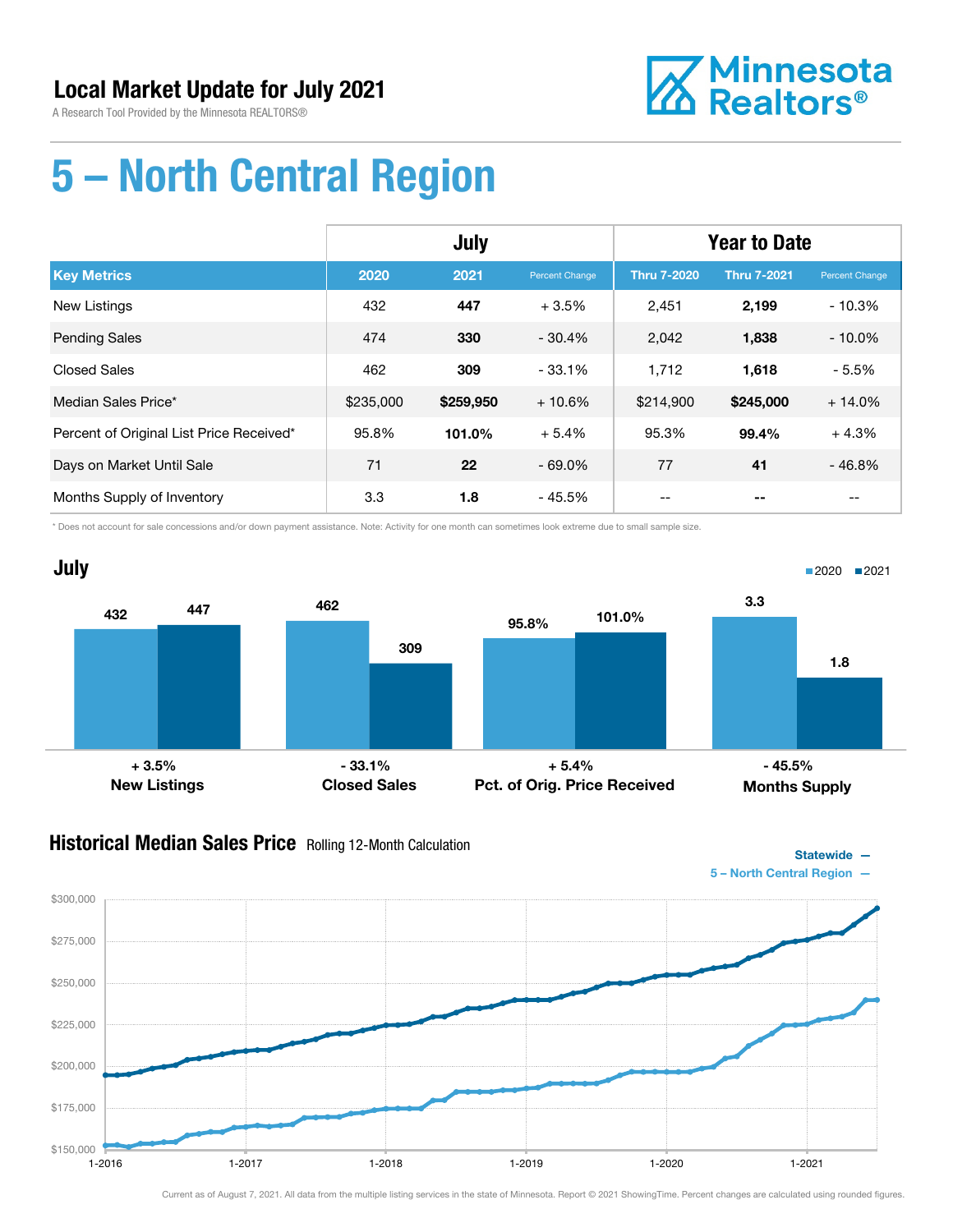A Research Tool Provided by the Minnesota REALTORS®



### 6E – Southwest Central Region

|                                          | <b>July</b> |           |                | <b>Year to Date</b> |                    |                |
|------------------------------------------|-------------|-----------|----------------|---------------------|--------------------|----------------|
| <b>Key Metrics</b>                       | 2020        | 2021      | Percent Change | <b>Thru 7-2020</b>  | <b>Thru 7-2021</b> | Percent Change |
| <b>New Listings</b>                      | 192         | 182       | $-5.2%$        | 1,073               | 1,106              | $+3.1%$        |
| <b>Pending Sales</b>                     | 175         | 168       | $-4.0%$        | 945                 | 964                | $+2.0%$        |
| <b>Closed Sales</b>                      | 171         | 171       | $0.0\%$        | 817                 | 867                | $+6.1%$        |
| Median Sales Price*                      | \$178,950   | \$200,000 | $+11.8%$       | \$178,000           | \$210,000          | $+18.0%$       |
| Percent of Original List Price Received* | 97.6%       | 100.9%    | $+3.4%$        | 96.3%               | 99.7%              | $+3.5%$        |
| Days on Market Until Sale                | 52          | 30        | $-42.3%$       | 65                  | 37                 | $-43.1%$       |
| Months Supply of Inventory               | 2.7         | 1.5       | $-44.4%$       |                     |                    |                |

\* Does not account for sale concessions and/or down payment assistance. Note: Activity for one month can sometimes look extreme due to small sample size.



#### **Historical Median Sales Price** Rolling 12-Month Calculation

Statewide — 6E – Southwest Central Region —

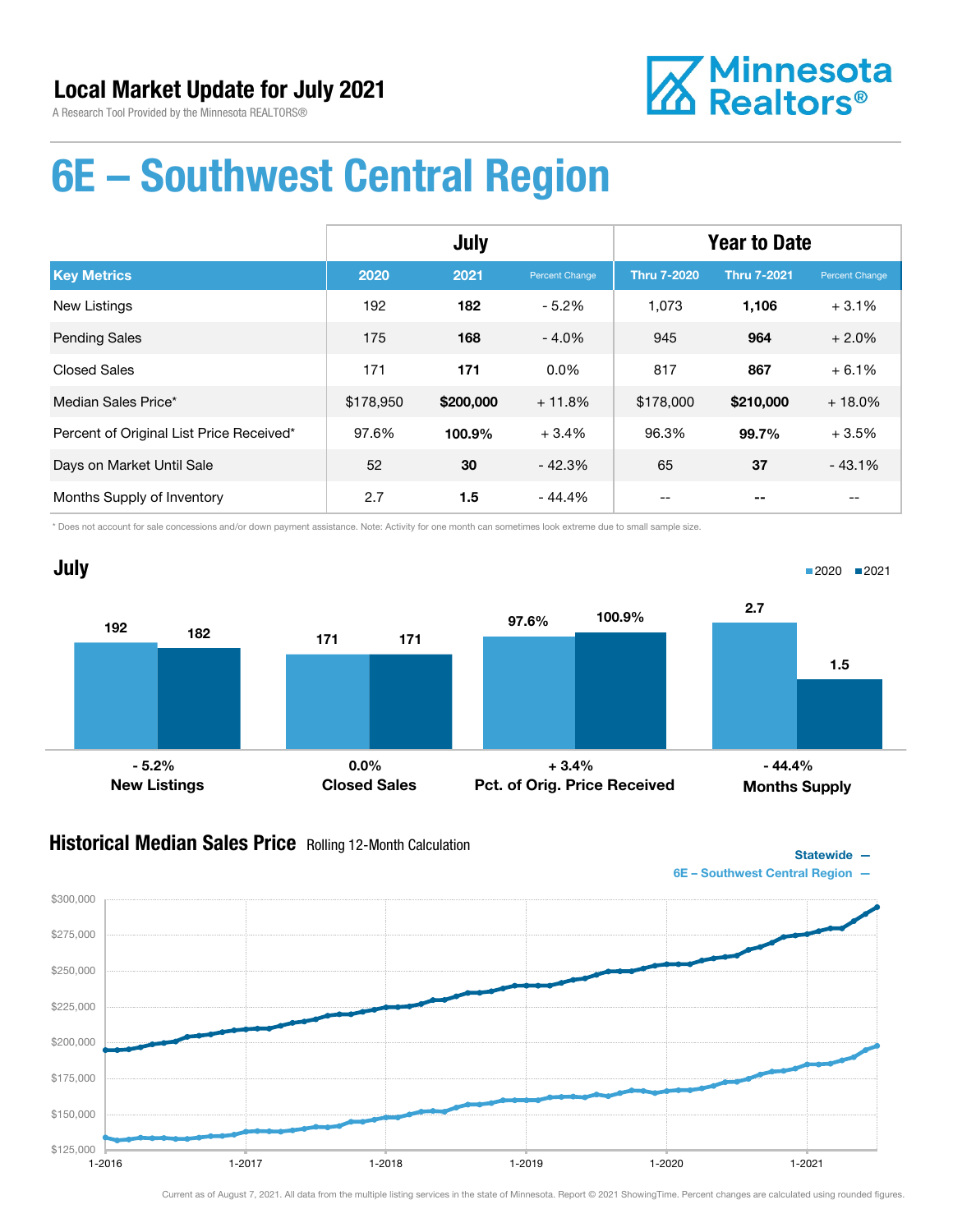**Z** Minnesota<br>**ZA** Realtors<sup>®</sup>

A Research Tool Provided by the Minnesota REALTORS®

### 6W – Upper Minnesota Valley Region

|                                          | July      |           |                | <b>Year to Date</b> |                    |                       |
|------------------------------------------|-----------|-----------|----------------|---------------------|--------------------|-----------------------|
| <b>Key Metrics</b>                       | 2020      | 2021      | Percent Change | <b>Thru 7-2020</b>  | <b>Thru 7-2021</b> | <b>Percent Change</b> |
| <b>New Listings</b>                      | 67        | 53        | $-20.9%$       | 294                 | 294                | 0.0%                  |
| <b>Pending Sales</b>                     | 37        | 50        | $+35.1%$       | 213                 | 280                | $+31.5%$              |
| <b>Closed Sales</b>                      | 38        | 52        | $+36.8%$       | 196                 | 271                | $+38.3%$              |
| Median Sales Price*                      | \$120,500 | \$119,999 | $-0.4%$        | \$102,850           | \$117,000          | $+13.8%$              |
| Percent of Original List Price Received* | 92.3%     | 97.6%     | $+5.7%$        | 89.5%               | 92.9%              | $+3.8%$               |
| Days on Market Until Sale                | 110       | 59        | $-46.4%$       | 115                 | 86                 | $-25.2%$              |
| Months Supply of Inventory               | 5.7       | 2.3       | - 59.6%        |                     | --                 | $ -$                  |

\* Does not account for sale concessions and/or down payment assistance. Note: Activity for one month can sometimes look extreme due to small sample size.



### Historical Median Sales Price Rolling 12-Month Calculation





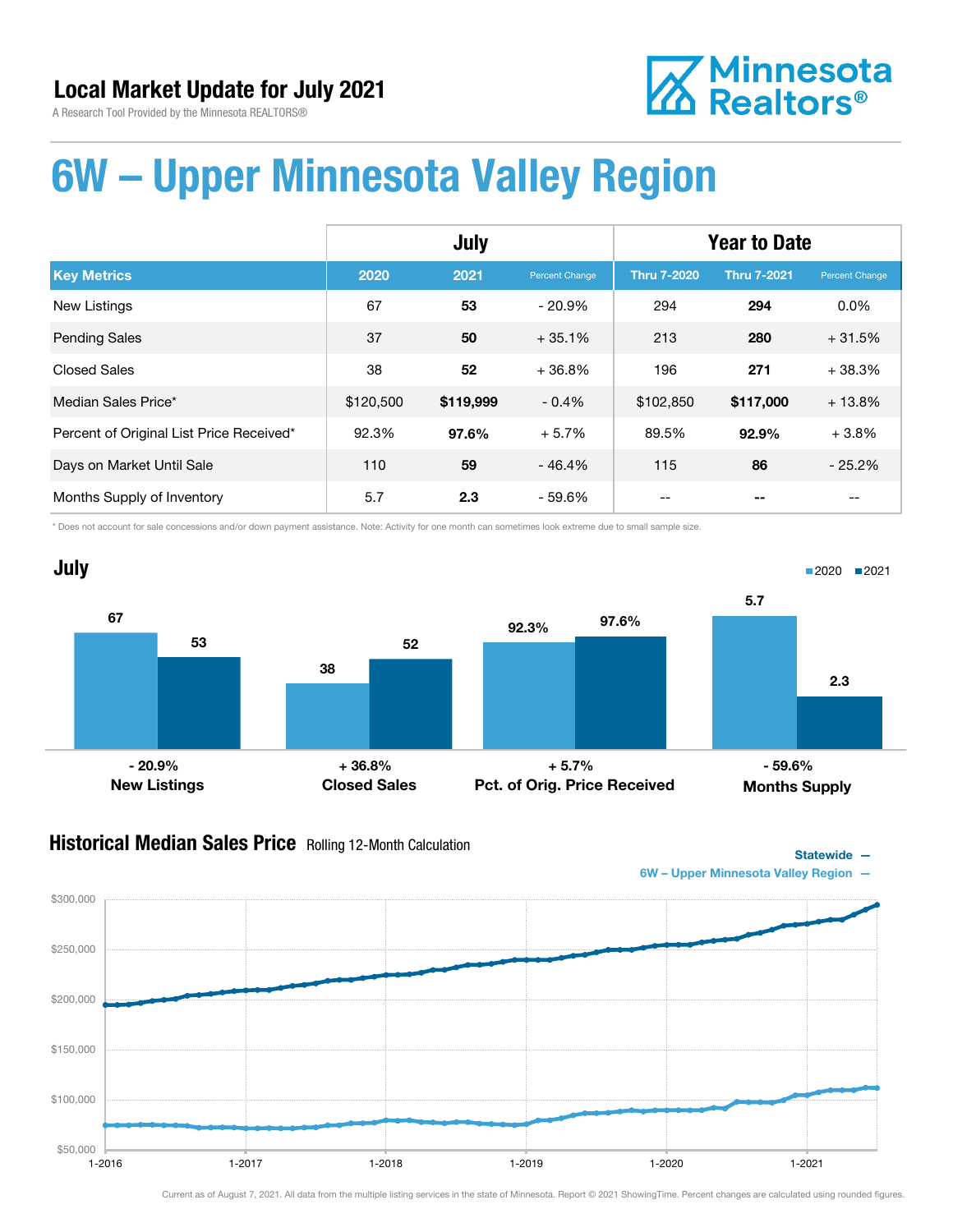A Research Tool Provided by the Minnesota REALTORS®



Statewide —

# 7E – East Central Region

|                                          | July      |           |                | <b>Year to Date</b> |                    |                |
|------------------------------------------|-----------|-----------|----------------|---------------------|--------------------|----------------|
| <b>Key Metrics</b>                       | 2020      | 2021      | Percent Change | <b>Thru 7-2020</b>  | <b>Thru 7-2021</b> | Percent Change |
| <b>New Listings</b>                      | 425       | 344       | $-19.1%$       | 2,306               | 2,157              | - 6.5%         |
| <b>Pending Sales</b>                     | 396       | 307       | $-22.5%$       | 1,887               | 1,842              | $-2.4%$        |
| <b>Closed Sales</b>                      | 347       | 289       | $-16.7%$       | 1,596               | 1,645              | $+3.1%$        |
| Median Sales Price*                      | \$249,900 | \$285,000 | $+14.0%$       | \$237,000           | \$275,000          | $+16.0%$       |
| Percent of Original List Price Received* | 99.4%     | 102.4%    | $+3.0%$        | 98.1%               | 101.9%             | $+3.9%$        |
| Days on Market Until Sale                | 45        | 29        | $-35.6\%$      | 53                  | 32                 | $-39.6%$       |
| Months Supply of Inventory               | 2.4       | 1.6       | $-33.3%$       |                     |                    |                |

\* Does not account for sale concessions and/or down payment assistance. Note: Activity for one month can sometimes look extreme due to small sample size.



#### **Historical Median Sales Price** Rolling 12-Month Calculation

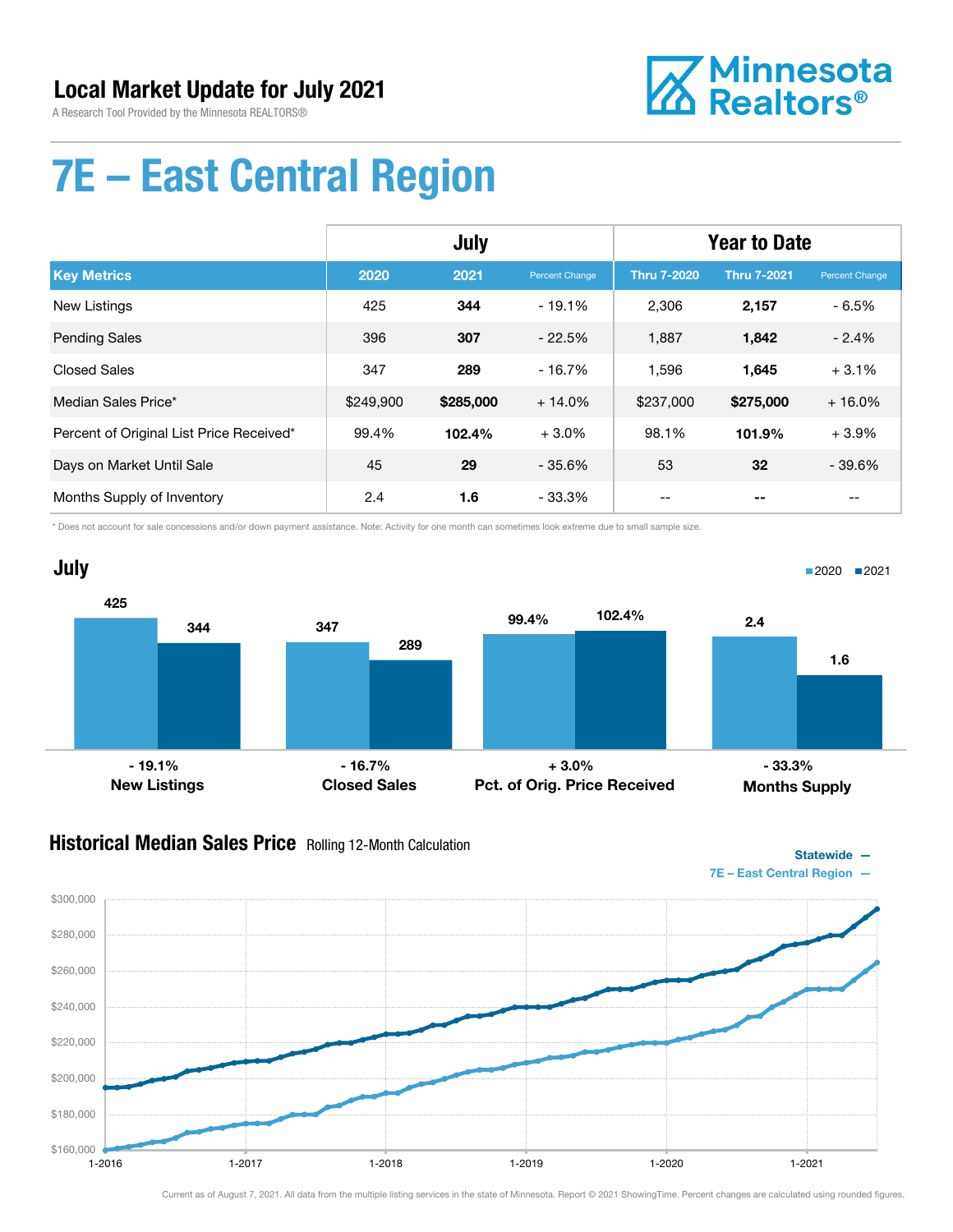A Research Tool Provided by the Minnesota REALTORS®



### 7W – Central Region

|                                          | <b>July</b> |           |                | <b>Year to Date</b> |                    |                |
|------------------------------------------|-------------|-----------|----------------|---------------------|--------------------|----------------|
| <b>Key Metrics</b>                       | 2020        | 2021      | Percent Change | <b>Thru 7-2020</b>  | <b>Thru 7-2021</b> | Percent Change |
| New Listings                             | 978         | 979       | $+0.1%$        | 6,050               | 5,951              | $-1.6%$        |
| <b>Pending Sales</b>                     | 922         | 818       | $-11.3%$       | 4,918               | 5,012              | $+1.9%$        |
| <b>Closed Sales</b>                      | 954         | 798       | $-16.4%$       | 4,220               | 4,329              | $+2.6%$        |
| Median Sales Price*                      | \$272,500   | \$312,000 | $+14.5%$       | \$257,250           | \$300,000          | $+16.6%$       |
| Percent of Original List Price Received* | 99.0%       | 103.3%    | $+4.3%$        | 98.4%               | 102.0%             | $+3.7%$        |
| Days on Market Until Sale                | 42          | 24        | $-42.9%$       | 48                  | 31                 | $-35.4%$       |
| Months Supply of Inventory               | 2.1         | 1.3       | $-38.1%$       |                     |                    |                |

\* Does not account for sale concessions and/or down payment assistance. Note: Activity for one month can sometimes look extreme due to small sample size.



#### **Historical Median Sales Price** Rolling 12-Month Calculation



Statewide —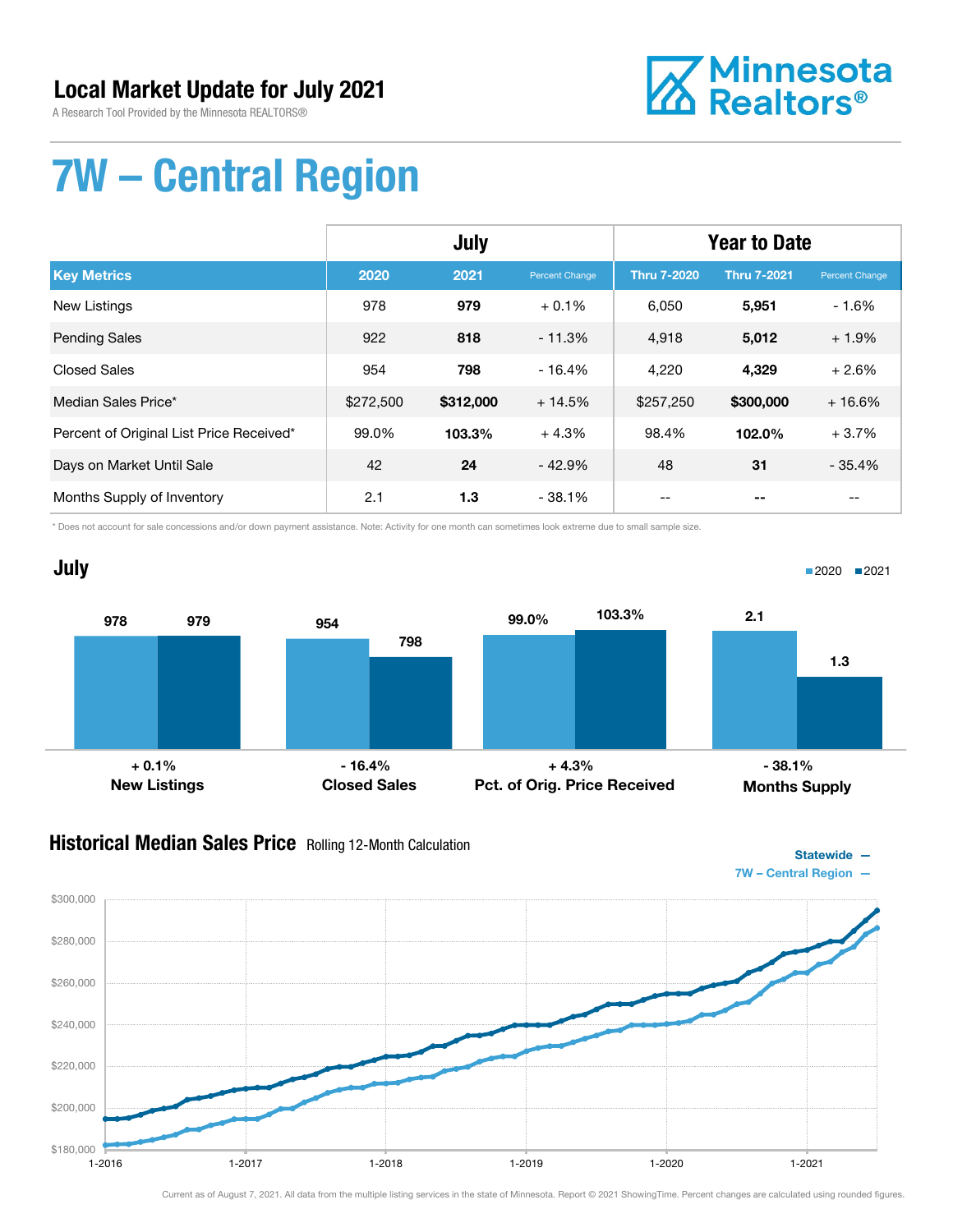A Research Tool Provided by the Minnesota REALTORS®



### 8 – Southwest Region

|                                          | <b>July</b> |           |                | <b>Year to Date</b> |                    |                          |
|------------------------------------------|-------------|-----------|----------------|---------------------|--------------------|--------------------------|
| <b>Key Metrics</b>                       | 2020        | 2021      | Percent Change | <b>Thru 7-2020</b>  | <b>Thru 7-2021</b> | Percent Change           |
| <b>New Listings</b>                      | 124         | 139       | $+12.1%$       | 807                 | 799                | $-1.0%$                  |
| <b>Pending Sales</b>                     | 122         | 119       | $-2.5%$        | 679                 | 738                | $+8.7%$                  |
| <b>Closed Sales</b>                      | 128         | 139       | $+8.6%$        | 571                 | 685                | $+20.0%$                 |
| Median Sales Price*                      | \$120,000   | \$150,000 | $+25.0%$       | \$125,000           | \$140,700          | $+12.6%$                 |
| Percent of Original List Price Received* | 93.3%       | 96.2%     | $+3.1%$        | 91.5%               | 94.9%              | $+3.7%$                  |
| Days on Market Until Sale                | 74          | 60        | $-18.9%$       | 94                  | 73                 | $-22.3%$                 |
| Months Supply of Inventory               | 3.9         | 2.2       | - 43.6%        | $- -$               | --                 | $\overline{\phantom{m}}$ |

\* Does not account for sale concessions and/or down payment assistance. Note: Activity for one month can sometimes look extreme due to small sample size.



#### **Historical Median Sales Price** Rolling 12-Month Calculation



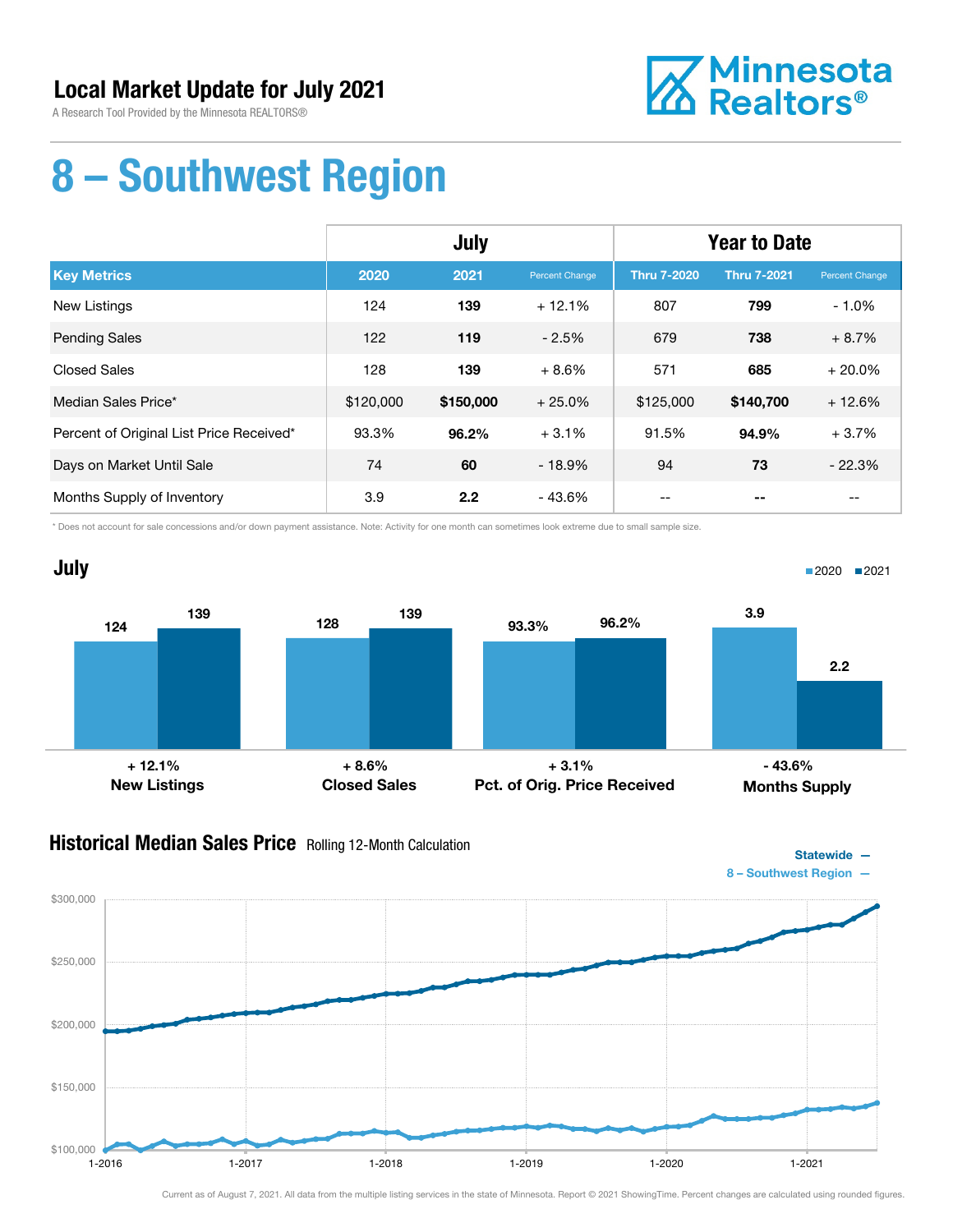A Research Tool Provided by the Minnesota REALTORS®



# 9 – South Central Region

|                                          | July      |           |                | <b>Year to Date</b> |                    |                |
|------------------------------------------|-----------|-----------|----------------|---------------------|--------------------|----------------|
| <b>Key Metrics</b>                       | 2020      | 2021      | Percent Change | <b>Thru 7-2020</b>  | <b>Thru 7-2021</b> | Percent Change |
| <b>New Listings</b>                      | 326       | 365       | $+12.0%$       | 2,097               | 2,121              | $+1.1%$        |
| <b>Pending Sales</b>                     | 352       | 300       | $-14.8%$       | 2,042               | 1,941              | $-4.9%$        |
| <b>Closed Sales</b>                      | 391       | 318       | $-18.7%$       | 1.769               | 1,760              | $-0.5%$        |
| Median Sales Price*                      | \$197,950 | \$231,250 | $+16.8%$       | \$184,900           | \$210,000          | $+13.6%$       |
| Percent of Original List Price Received* | 97.2%     | 101.3%    | $+4.2%$        | 95.9%               | 99.4%              | $+3.6%$        |
| Days on Market Until Sale                | 81        | 57        | $-29.6%$       | 100                 | 69                 | $-31.0%$       |
| Months Supply of Inventory               | 2.1       | 1.4       | $-33.3%$       |                     |                    |                |

\* Does not account for sale concessions and/or down payment assistance. Note: Activity for one month can sometimes look extreme due to small sample size.



#### **Historical Median Sales Price** Rolling 12-Month Calculation

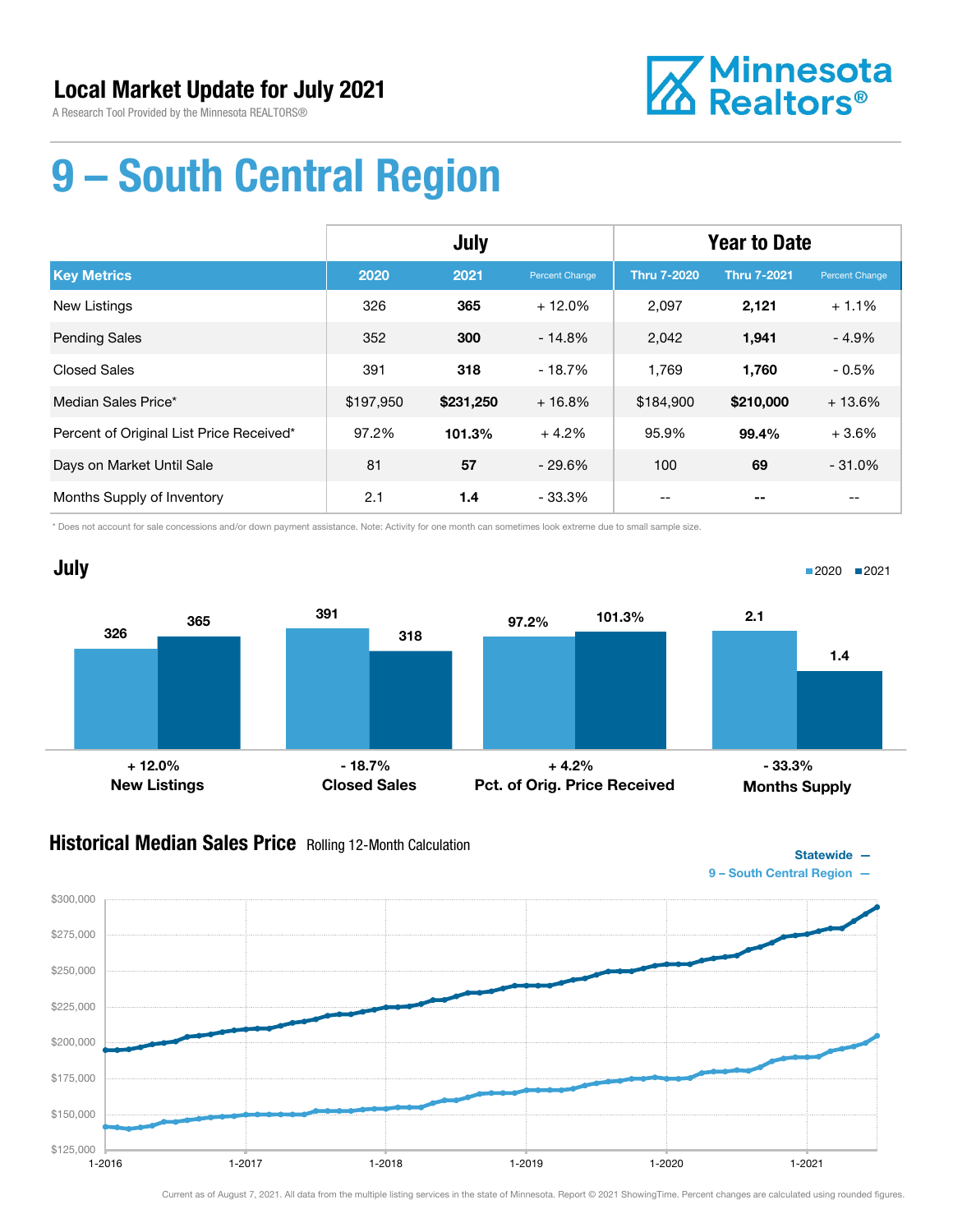A Research Tool Provided by the Minnesota REALTORS®



Statewide —

### 10 – Southeast Region

|                                          | July      |           |                | <b>Year to Date</b> |                    |                       |
|------------------------------------------|-----------|-----------|----------------|---------------------|--------------------|-----------------------|
| <b>Key Metrics</b>                       | 2020      | 2021      | Percent Change | <b>Thru 7-2020</b>  | <b>Thru 7-2021</b> | <b>Percent Change</b> |
| <b>New Listings</b>                      | 829       | 868       | $+4.7%$        | 4.912               | 4,962              | $+1.0%$               |
| <b>Pending Sales</b>                     | 762       | 691       | $-9.3%$        | 4,393               | 4,500              | $+2.4%$               |
| <b>Closed Sales</b>                      | 883       | 718       | $-18.7%$       | 3,916               | 4,023              | $+2.7%$               |
| Median Sales Price*                      | \$225,000 | \$263,000 | $+16.9%$       | \$224,000           | \$250,000          | $+11.6%$              |
| Percent of Original List Price Received* | 98.4%     | 102.3%    | $+4.0%$        | 97.4%               | 100.7%             | $+3.4%$               |
| Days on Market Until Sale                | 49        | 21        | $-57.1%$       | 58                  | 34                 | $-41.4%$              |
| Months Supply of Inventory               | 2.0       | 1.3       | $-35.0\%$      |                     |                    |                       |

\* Does not account for sale concessions and/or down payment assistance. Note: Activity for one month can sometimes look extreme due to small sample size.



#### Historical Median Sales Price Rolling 12-Month Calculation